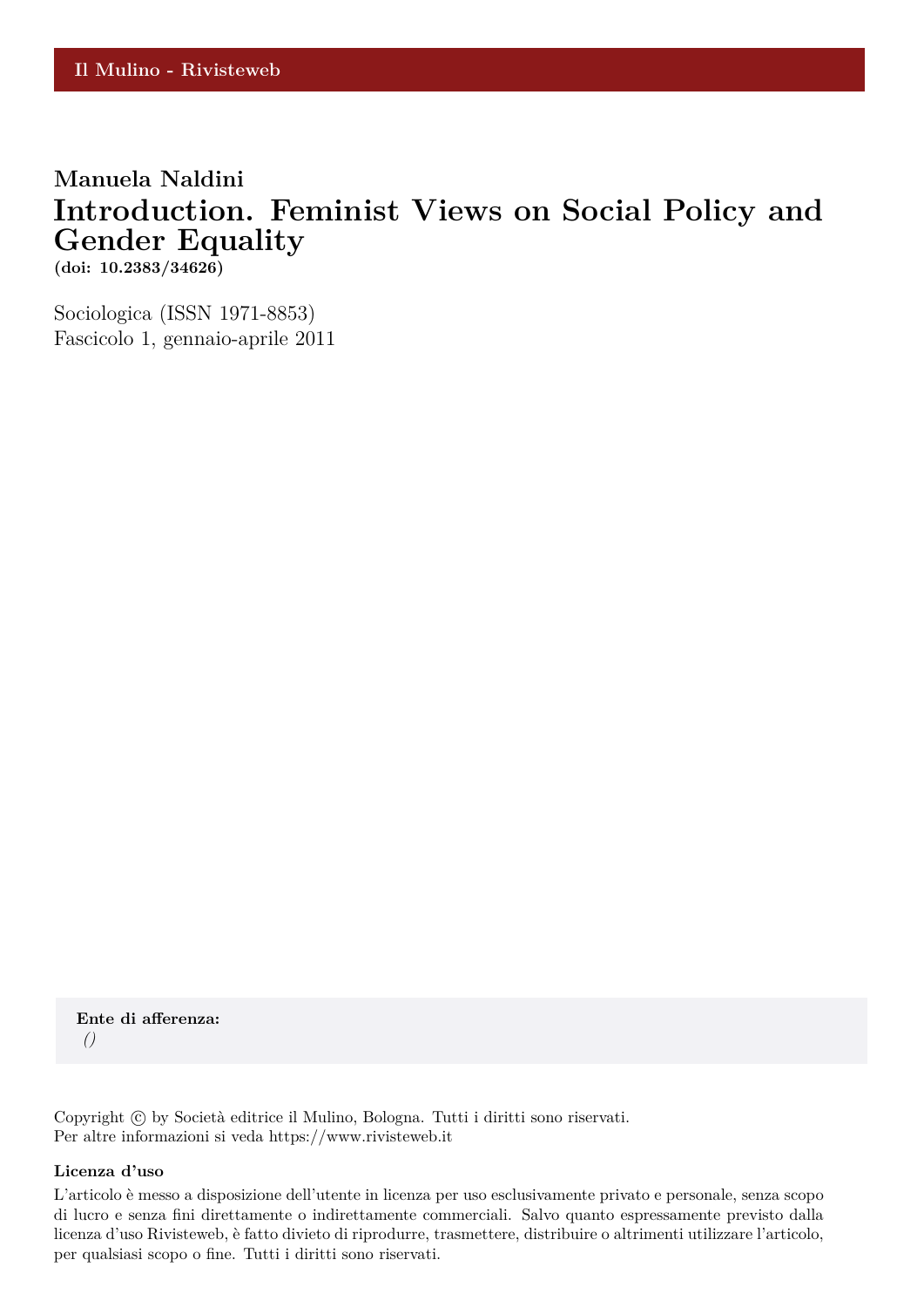# **Introduction. Feminist Views on Social Policy and Gender Equality**

*by* Manuela Naldini

doi: 10.2383/34626

Most of the changes in the gender system which we have witnessed in recent decades involve women moving into positions and activities previously restricted to men, with few changes in the opposite direction. In other words, women's life has changed much more than men's and we are still in the midst of a "stalled revolution" [Hochschild 1989]. The incomplete transformation of gender relations [Gerson 2010; Esping-Andersen 2009] in families, in social and labor market policies, both in their assumptions and in decision-making processes and bodies, together with changes in the labor market settings, has exacerbated long standing cross country, cross class and cross ethnic group inequalities among women. Less-educated women are now filling or replacing many service jobs in child and elderly care, in home and health care. This makes it easier for well-educated women to devote more time to paid work. Most jobs in the service sector are poorly paid and do not always give access to full social rights. In addition, outsourcing (part of) unpaid domestic and care work has expanded dramatically the market for domestic and care migrant workers, in a sort of "global care chains" [Ehrenreich and Hochschild 2002], which increasingly draws women from poorer nations to provide domestic work and care in richer ones. This is well-known in Southern Europe, and especially in Italy with the increasing presence since the end of the 90s of migrant female carers ("badanti") mainly from Romania or other Eastern countries who play a major role in the Italian welfare state. As a result, care for the frail elderly shifted from a 'family' to a 'migrant-in-the-family' care model [Bettio *et al*. 2006; Naldini e Saraceno 2008]. This pattern is somehow less widespread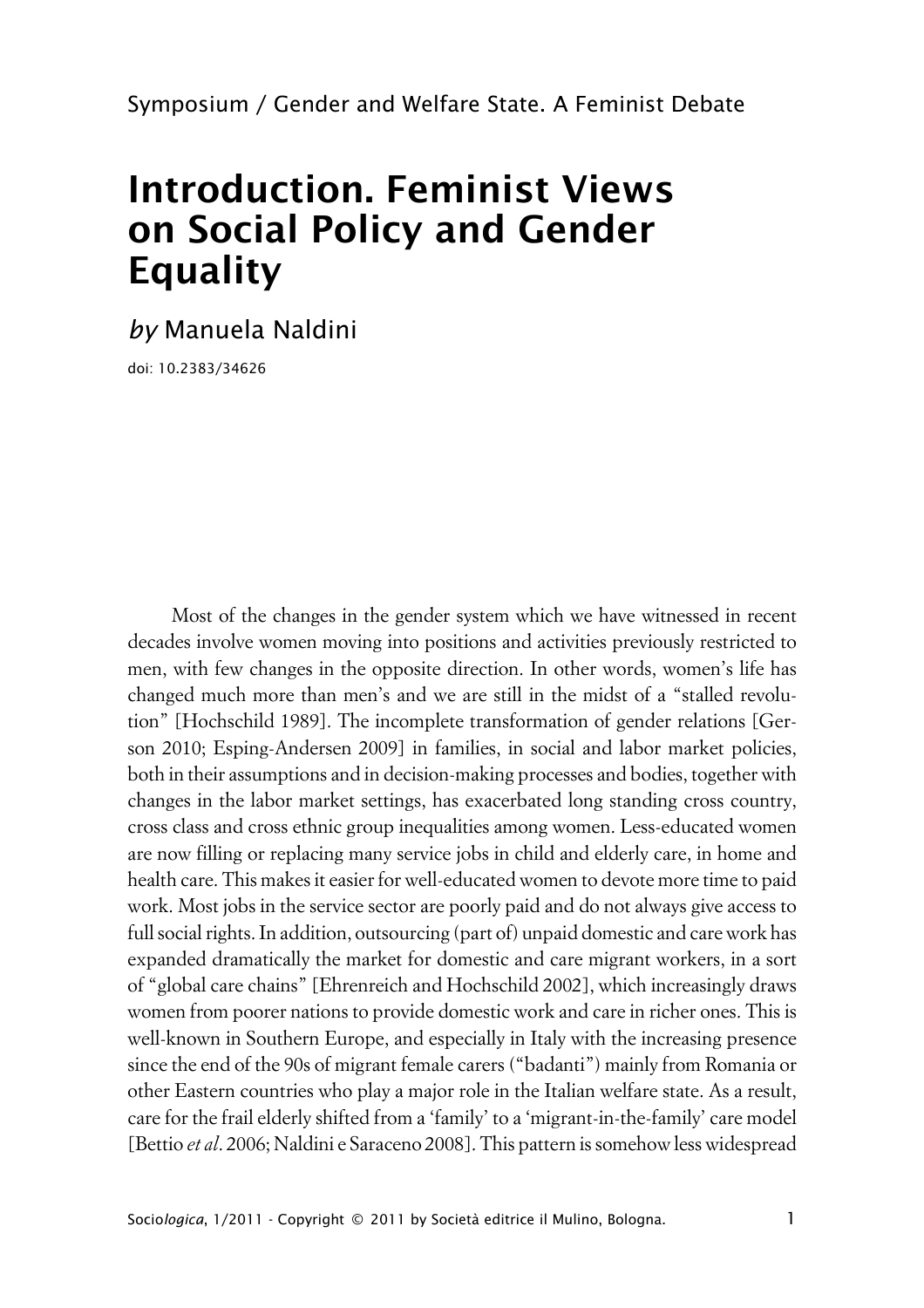in those countries, mainly in the EU, where care services are publicly supported, formalized, professionalized, and centrally regulated [Pfau-Effinger and Geissler 2005].

In such scenario this symposium raises a few questions "What can be hoped for from the State" [Lewis, 1992]. Or, to re-phrase Ann Orloff's contribution which opens this symposium, "Are welfare states – or at least some aspects of these complex systems – resources in the struggle for gender equality?" If yes, what kind of "gender equality" do women want to promote? Is gender equity achievable? In what countries and for whom? Which specific national problems and policy contexts are to be considered? What lesson can we learn from comparative studies? These are some of the questions to which the contributors of this symposium attempt to answer.

There are at least three reasons for focusing a symposium on the relationship between gender and welfare state.

*Gendering welfare state.* First, since the 1990s, the introduction of a gender perspective into the analysis of welfare regimes has provided one of the most innovative theoretical perspectives for understanding not only gender inequalities and developing proposals for institutional responses [see Gornick and Meyer 2009], but also for understanding the transformation of contemporary welfare states. This new perspective, on one hand has scrutinized several basic concepts in the mainstream welfare state literature by inquiring how they are gendered [Lewis 1992; Orloff 1993]. On the other, it has enriched the conceptual dimensions [Hobson 1990; McLaughlin and Glendinning 1994] in order to take into account the gender dimension of different "regimes types" or world of "welfare capitalism" [Esping-Andersen 1990].

In addition, in their analysis of the causes of gender inequality, feminist scholars have increasingly focused on the gender division of paid and unpaid work and particularly of the way responsibilities for caring needs are allocated within families and between families and the state [Daly and Rake 2003; Folbre 2009]. In so doing, they have contributed to reformulate the issues of fertility decline and of the risk of a care deficit due to the twin process of population ageing and increasing women's labour market participation as issues which have their roots in the gender division of labour and in the societal arrangements built around it. The influence of gender has been so significant that it may be argued that "feminist scholarship changed the study of welfare state" [Orloff and Palier 2009, 410].

*Women's interests, politics and feminist view on gender equity*. Second, the relationship between gender arrangements [Pfau Effinger 2005] and the welfare state introduces also the question of the role of women as social and political actors. Without assuming an "unproblematic" view of women as having all the same interests, which are different from those of men, the awareness that "gender matters," renders the issue of the role of political participation and women's mobilization around collect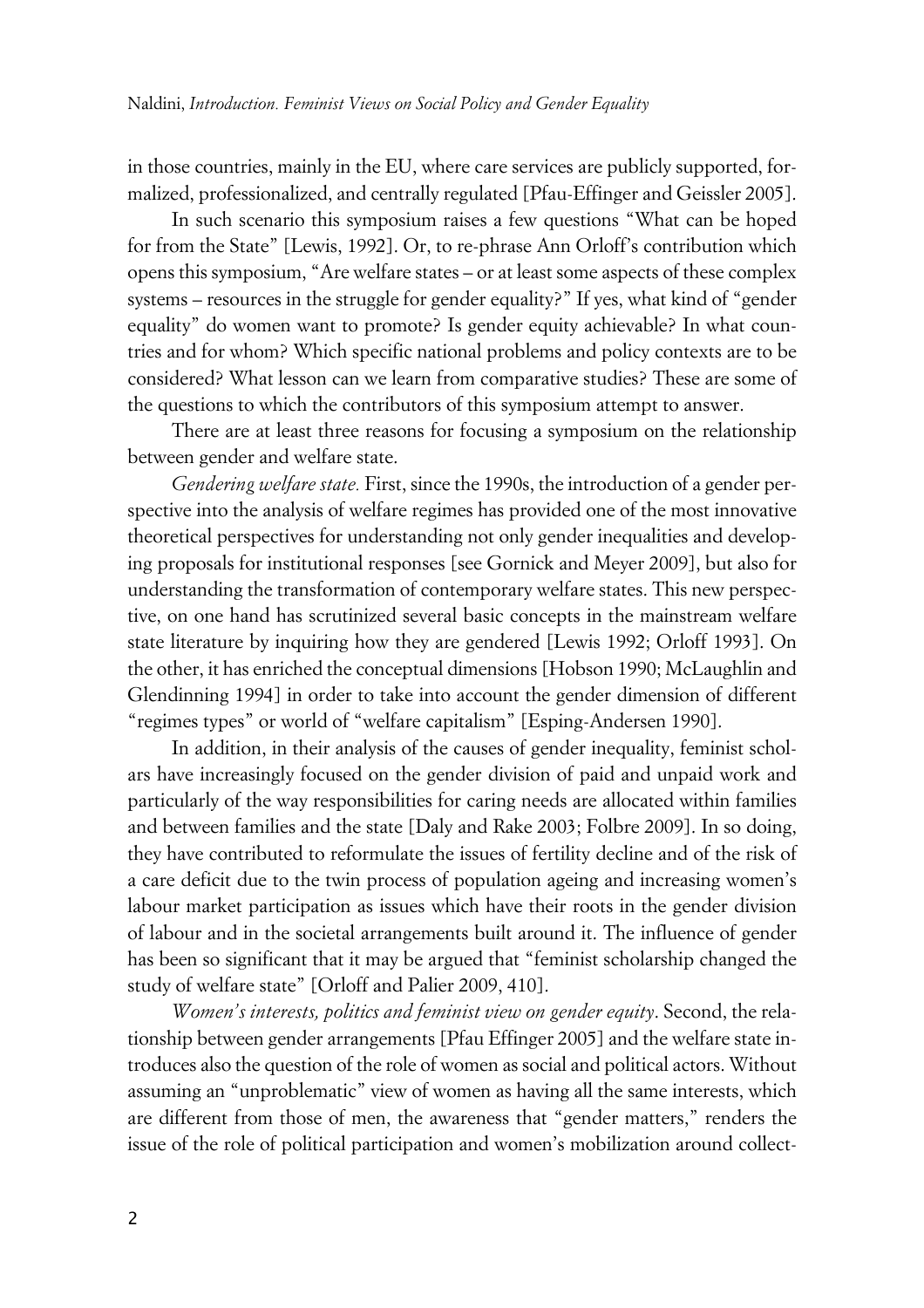ive interests in promoting change, as well as that of differences among women, a crucial research but also political issue [for an historical perspective see e.g. Koven and Mitchell 1993; Pedersen 1993].

Feminist scholars have associated gender equity with two different notions: "difference" and "equality." In short, It may be said that "equality" means treating women like men. Supporters of the "difference" notion of gender equality have stressed that such treatment has the shortcoming of considering "the male as the norm." Egalitarians have criticized the "difference" approach because it relies on "essentialists" notions of femininity, which tend to reinforce gender inequalities in society. These two different notions also imply different strategies which should be put in place and a different role of the State (mainly the welfare state but also civil and family law) to achieve gender equality [see Gonzalez, Jurado and Naldini 2000].

Among feminist policy analysts, the work of Nancy Fraser [1994; Fraser 1997] has been extremely significant in offering a way out of the equality vs. difference dilemma. Fraser, reasoning about the future of social citizenship in post industrial welfare states, in fact, argues that that dilemma may be overcome through a synthesis of the two prevalent approaches, the "universal breadwinner" (which encourages women to act as men in the labor market) and the "care-giver parity model" (which compensates women for the economic disadvantages they experience because of their role as family caregivers) a new political ideal she calls "universal caregiver." The first approach characterizes the contemporary politics of most USA feminists and liberals [see Gornick and Meyers 2009]. The second model has been long implicit in the politics of most European feminist and social democrats, but it is being partly replaced by the third, in so far a new generation of policies has started to redefine fathers as (also) carers. According to Fraser [1997, 60], policies should "induce men to become more like most women are now, namely people who do primary care-work." In other words, for Fraser men, rather than women, have to be the focus of efforts to change, and a de-construction of gender differences is a pre-requisite for gender equity.

*Reorientation of welfare state and new policy paradigms on gender equality.* Third, at the turn of the new Millennium, not only in Western countries, but also in the Global South, as the contribution of Rianne Mahon in this volume shows, policies for gender equality have been embodied in the new paradigm of "activation", with a new focus on work and on "reconciling work and family". This incorporation is not without problems. Yet, it also testifies the increasing visibility of the "gender equality" issue and of feminist scholarship and activism, and their influence in the way policy agendas are framed and argued for [Orloff and Palier 2009].

Within wider Europe, the goal of "gender equality" has been re-framed as equal opportunities for men and women to be integrated into the labor market. Accord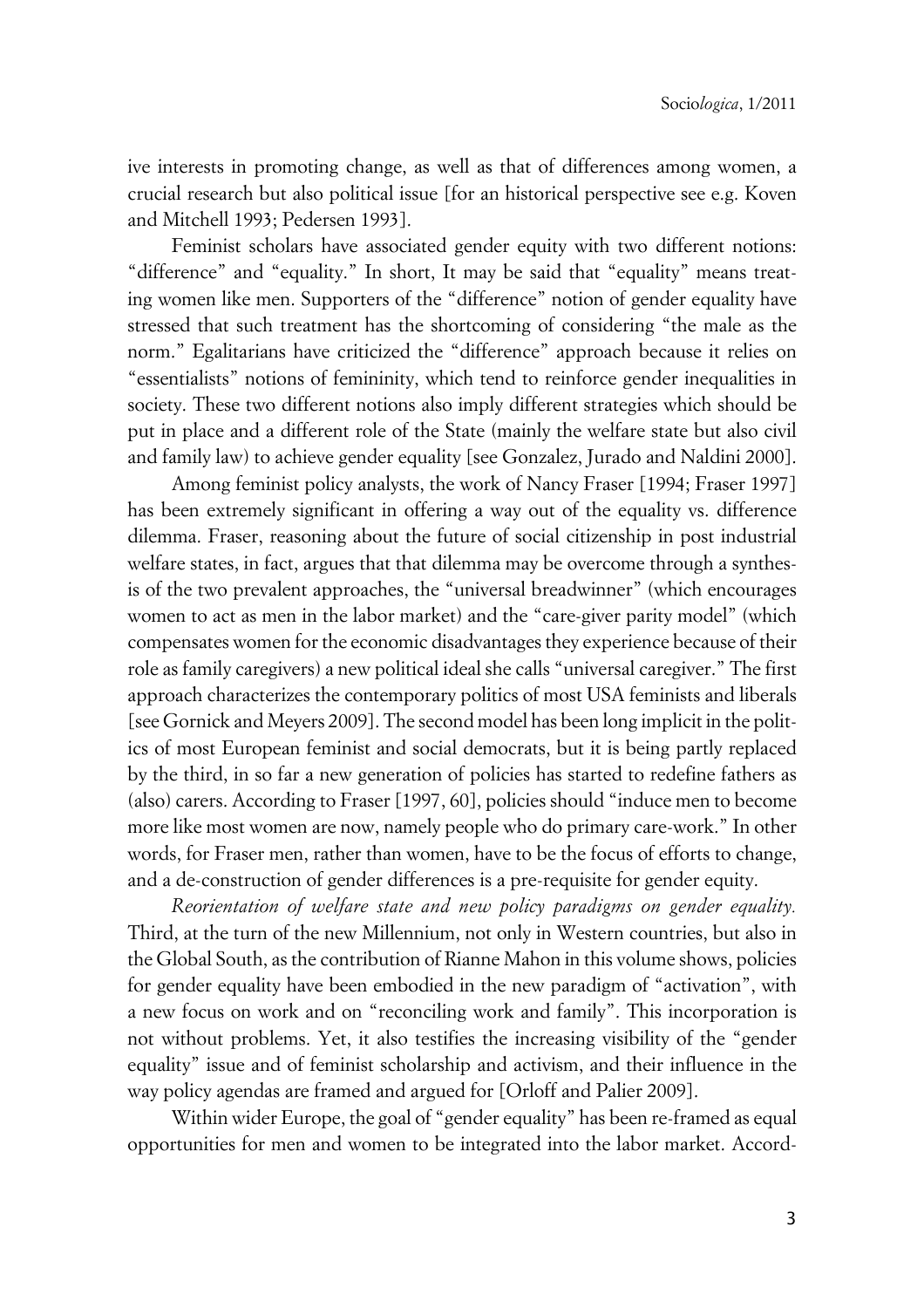ing to various authors [Stratigaki 2004; Lewis 2006], the re-orientation of "gender equality" goals goes more in the direction of encouraging women's participation in employment rather than in warranting equal opportunity between men and women in job and career opportunities as well as other societal spheres. Gender "equality," as Björnberg contribution in this volume shows, has remained a priority in social policy at national level only in Scandinavian countries [Ellingsaeter and Leira 2006].

Beyond the EU borders, at supra-national level, as illustrated by Mahon [2006], the OECD contributes a new way of framing social policy problems. According to OECD's reports,: women's participation in the labor market is now seen as the solution to every problems of developed countries. Mother's participation in the labor market is seen as one of the most important ways to fight poverty, to increase fertility and to solve the problem of ageing population. This implies a "farewell to maternalism," as in USA case (see Orloff in this symposium), that is, to reduce, or eliminate, policies (such as the survivor pension, or special provisions for poor lone mothers) inspired by the recognition of motherhood as a positive social status (on the basis of the notion of gender "difference"), regardless of occupation status. This recognition had been particularly important in liberal countries for poor lone-mothers. On the contrary, the new policy paradigm requires activation for all into the market, making paid work more attractive than social assistance by a combination of tightening the rules of the latter, supporting the creation of a labor market for low-skilled and low paid jobs and introducing tax credits for the working poor. For working mothers, social policy based on the new social policy paradigm should encourage as much as possible parental "choice": through: *a*) parental leaves, which should not be too long, but well paid, and *b*) childcare and education services. "Gender equality" is intended first of all as women's employment at the same rate of men, while, no men's changes are required or are the main target of social policy. In the field of childcare, policies oscillate, depending on the country, between a social investment approach, focused on early education, and a caring time approach, focused mainly on partly freeing mother from caring time in order to facilitate their participation to the labor market [see Mahon 2006; Saraceno 2011]. In turn, these two approaches create also two different labor markets for child carers. In Short, in EU "discourses" and OECD statements equal opportunity between men and women and policy for supporting it, are re-framed mainly as social policies supporting the "egalitarian" vision of gender relation and family model and encouraging families to combine family and work. The issue of unequal distribution of unpaid care work in the home, which contributes to gender inequalities in the labor market, and in other important sphere of life, remains untouched.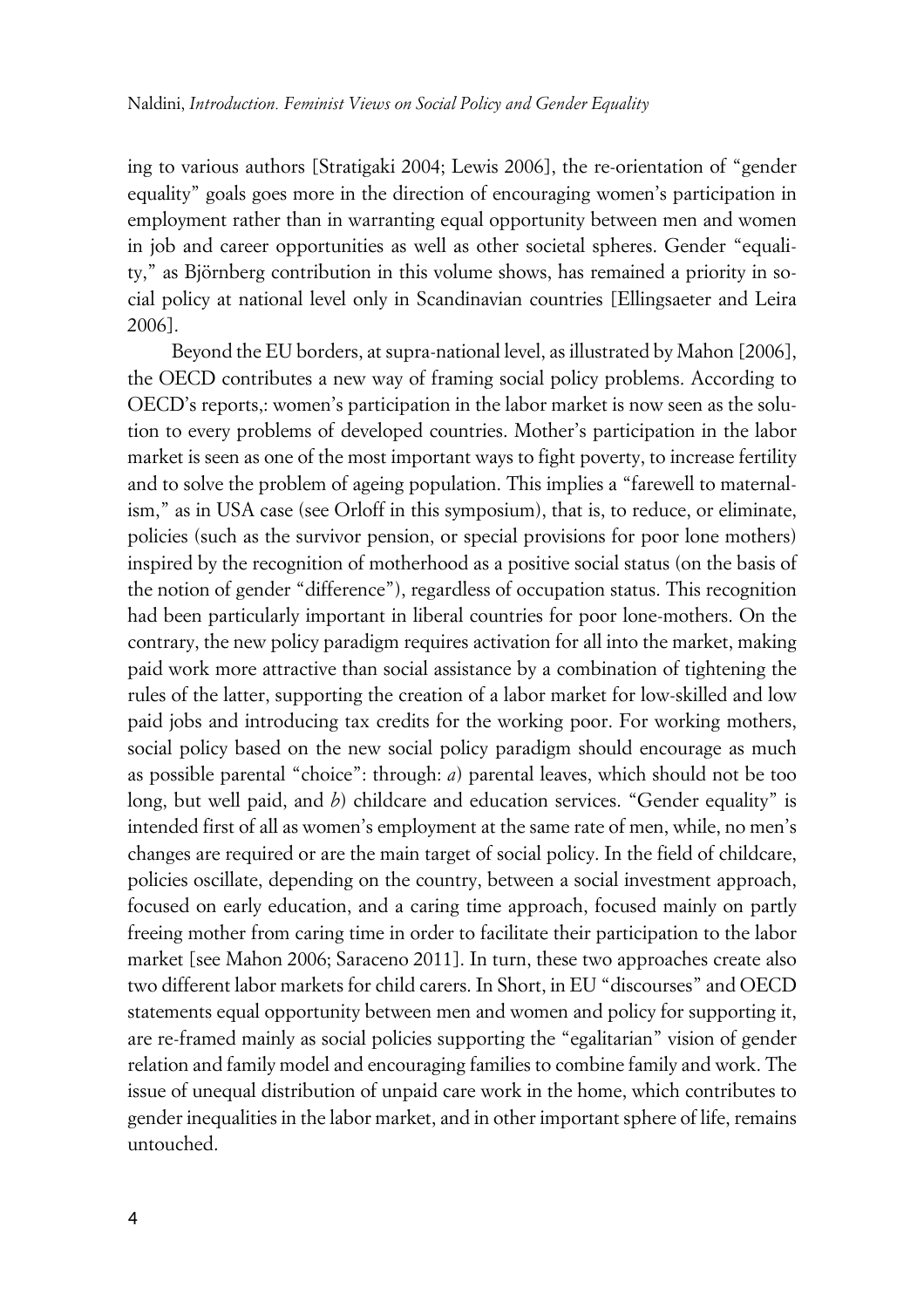The five contributions included in this symposium, focus on the relationship between gender, labor market, family and the role of the welfare state in promoting gender equality or a higher level of gender equity. In different ways, all five intersect the four feminist debates I have synthetically summarized.

The mutual influence of gender and welfare state is major evidence stemming from Orloff's paper. She focuses on care as the issue central to many feminist understandings of gender and welfare state, due to the fact that having to provide care is a major source of many of women's economic and political disadvantages. Orloff's work clearly shows how persisting gendered division of labor, different models of family life and social policy have contributed to a shift from the *male breadwinner model* to the *adult worker family model*, with strong differentiation between national contexts also in terms of quality of care. Power and politics are the focus of the second part of Orloff's analysis, which shows how gender has been at the center of changes in the welfare state, the family and in capitalist economics. Increasingly, several tenets of gender equality have been institutionalized and a new form of feminist mobilization has emerged.

The continuing invisibility of unpaid work is the central issue discussed by Saraceno's contribution. Focusing on and unpacking unpaid family work, she moves beyond the issue of care. Based on the overview of most recent studies, her contribution shows the extent to which unpaid domestic work is really the most resistant to change. Saraceno's focus is on two types of explanations for the persistence of gender inequalities in domestic work namely: those which look at microdynamics of power resource negotiations and "doing gender" and those which highlight the importance of national and institutional contexts (family and gender policies, but also women's employment rates and working time regimes). Both these kinds of explanation offer important insights. But they remain partial and sometime offer contradictory results. On the basis of the finding that even in the best practice cases men seem not to go beyond a threshold in sharing unpaid domestic work, and that in many countries increasing work pressures seem to have slowed down the trend towards a more balanced sharing, following Fraser, Saraceno argues that part of the problem lies in the "adult worker family model," in so far this ignores the needs which are addressed by unpaid family work.

The tensions between work and family, "equality" vs. "difference," the public and private spheres, the North and the South, in social policy and in different national contexts are at the center of Björnberg and Mahon's contributions.

Empirical evidence from the Nordic landscape, which is the main focus of the Björnberg analysis, shows how family practices and gender structures are highly resistant to change. In an international perspective, the Nordic countries in general, and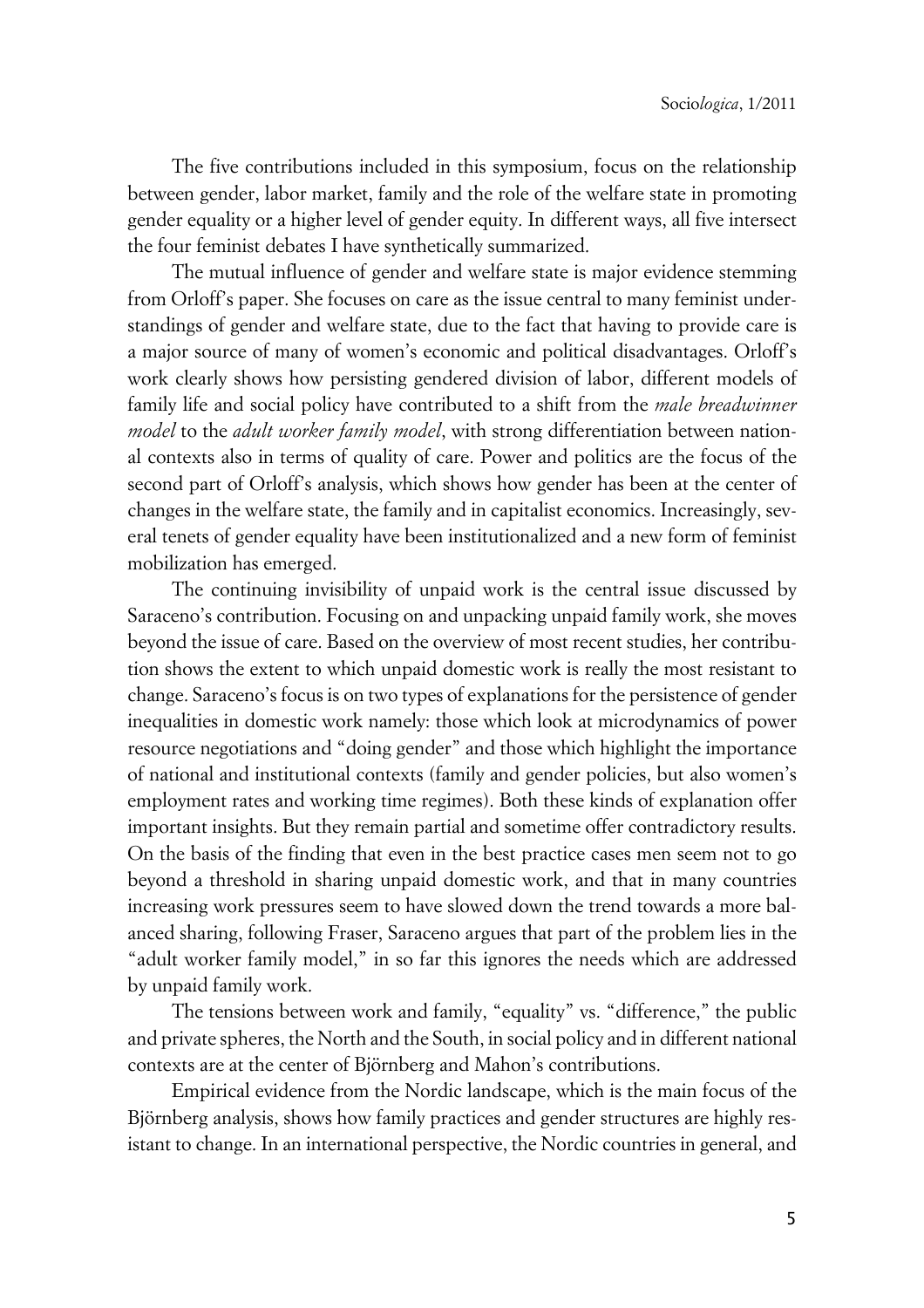the Scandinavian welfare states in particular, have been regarded as landmarks in the advancement of gender equality. Yet, the outcomes of the model, seen through family practices, leave a lot of room for women and men to reproduce the traditional gender structure. A stalled revolution? This is one of the main questions raised in Björnberg's work. Without reservation it may be argued that the Nordic welfare state has achieved important results in terms of gender equality. Important results have been achieved in the public sector, in social policy, and in care, for children or for disabled people. Yet, labor market gender segregation and pay gap remain pronounced. The focus of Björnberg is however, in line with Saraceno's discussion, not on care, but on the division of domestic work, which in family practices, remains remarkably resistant to change even in the Scandinavian countries. A recent introduction of tax-reduction for purchase of domestic services in Sweden strengthens, according to Björnberg, inequalities in gender patterns between social classes, since are primarily women well off that can afford to purchase private services. Nevertheless, one of the most dramatic indicators of gender inequalities in Sweden is the fact that male violence within the family is still widespread and is a "social problem". Counteracting men's violence against women has been a high priority of the current Swedish's government. As a result of this government action plan, more women are now reporting their cases to the police and the courts; but to curb this type of violence remains a problem in Sweden as in other countries.

In his analysis Mahon considers the changes in labor market and social policy occurring in different part of the Global World. Yet, the middle-income countries of Latin America, whose regimes are similar to those of the South European ("conservative-familialist") welfare state, have recently received some advice (or prescriptions) from the World Bank which helped in shaping policy agendas in Latin America. According to Mahon, because of new economic pressures, the middle income countries of South America are shifting social policy orientation from "conservative-informal" to "liberal-informal." The emerging "liberal informal" model resulted in two concomitant phenomena, i.e. the rise of informal employment and women's participation in the paid labor market, which generated new work-family tensions. Tension emerged, especially because of the development of childcare policy, between the view of the World Bank to promote "children investment" (this type of childcare target the very poor and being mainly based on informal work done by poor women), and "gender equality."

Particularly in the policies addressing poor households, which are the bulk of family policies in these countries, investment in children de facto has move to commodify care, as in other part of North America and Europe, but has done little to challenge the idea that it is women's work and hence of low value. As a matter of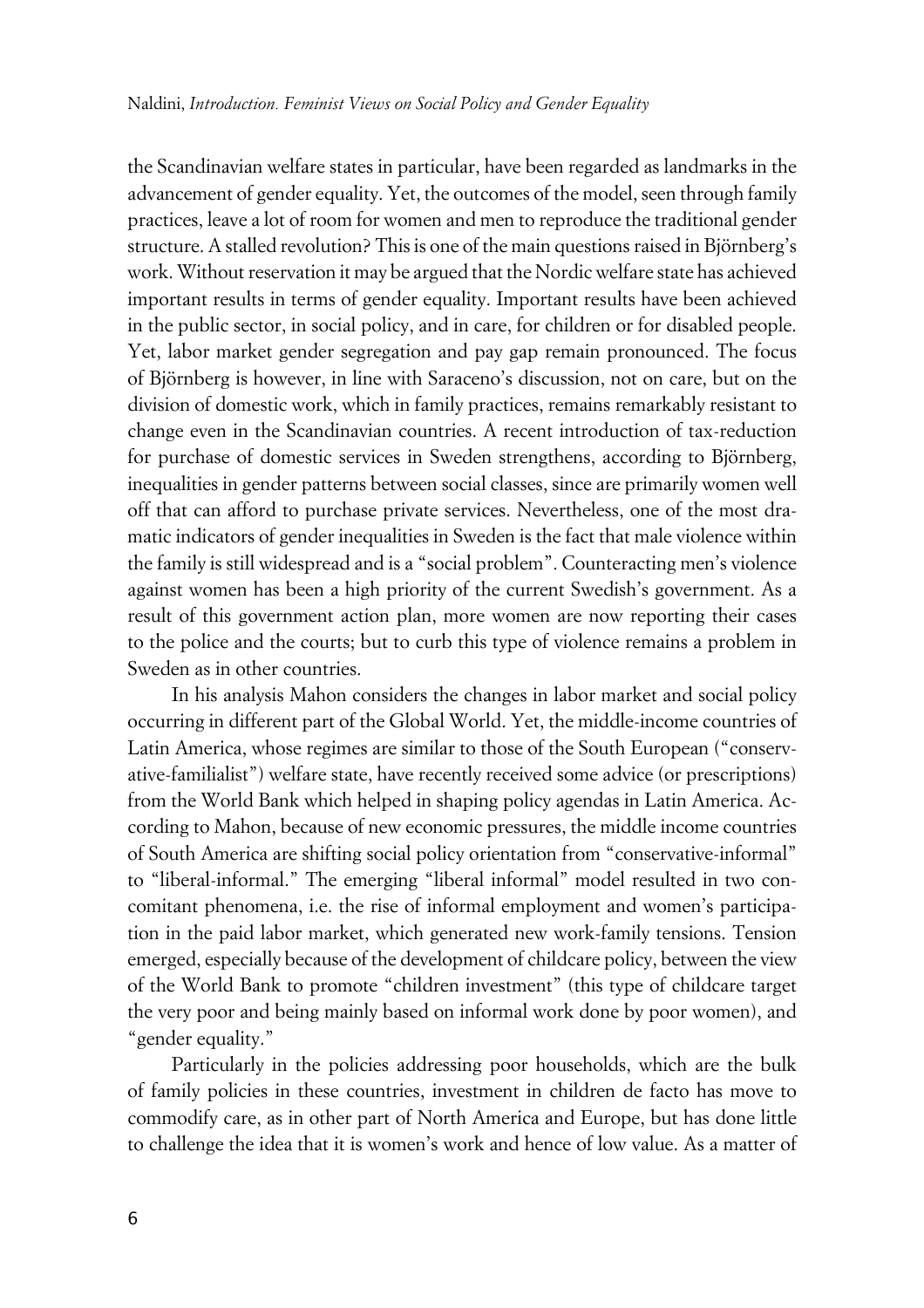the fact, job related to childcare programs in Latin America rarely provide an entry point to formal sector jobs thus do not confer social security benefits. Moreover, this type of childcare arrangements are insufficient to help mothers' conciliation issues (i.e. the majority of preschool programs are part day). In looking at developments in Latin America, in North America and in other European countries, however, one must be careful not to be "fatally parochial in comparative perspective" [Therborn 2006] and to avoid proposing "utopias" which are socially and culturally embedded [Hassim 2009].

Traditionally, according to comparative research, welfare state and gender relationship have so far been nationally focused. Zippel's analysis goes beyond national boundaries, focusing on the international mobility of academics. Her contribution considers how the different welfare states and public policies affect gendered opportunities and constraints of mobility for highly-skilled workers. Looking beyond traditional literature and based on empirical work (97 interviews), the analysis shows how in the globalised world, gender and citizenship intersect. The gender order of society and the resistance to change by institutions is evident from Zippel's study. In particular, her study highlights how social policy models all over the developed countries are strongly based on the "adult worker" or "universal breadwinner" model, that is, on the assumption that all able bodied adults are in the labor market full time full life, without having any care responsibility. While policies and practices concerning the internationalization of science appear to be gender neutral, Zippel's analysis shows that the globalization of science is a highly gendered process, even for highly privileged academic women "scientists."

### **References**

- Bettio, F., Simonazzi, A., and Villa, P.
- 2006 "Change in Care Regimes and Female migration: the 'Care Drain' in the Mediterranean." *Journal of European Social Policy* 16:271-285.
- Daly, M., and Rake, K.
- 2003 *Gender and the Welfare State*. Cambridge: Polity Press.
- Ehrenreich, B., and Hochschild, A.
- 2002 *Global Women: Nannies, Maids and Sex Workers in the New Economy*. New York: Henry Holt & Co.
- Ellingsaeter, A.L., and A. Leira (eds.)
- 2006 *Politicising Parenthood in Scandinavia: Gender Relations in Welfare States*. Bristol: Policy Press.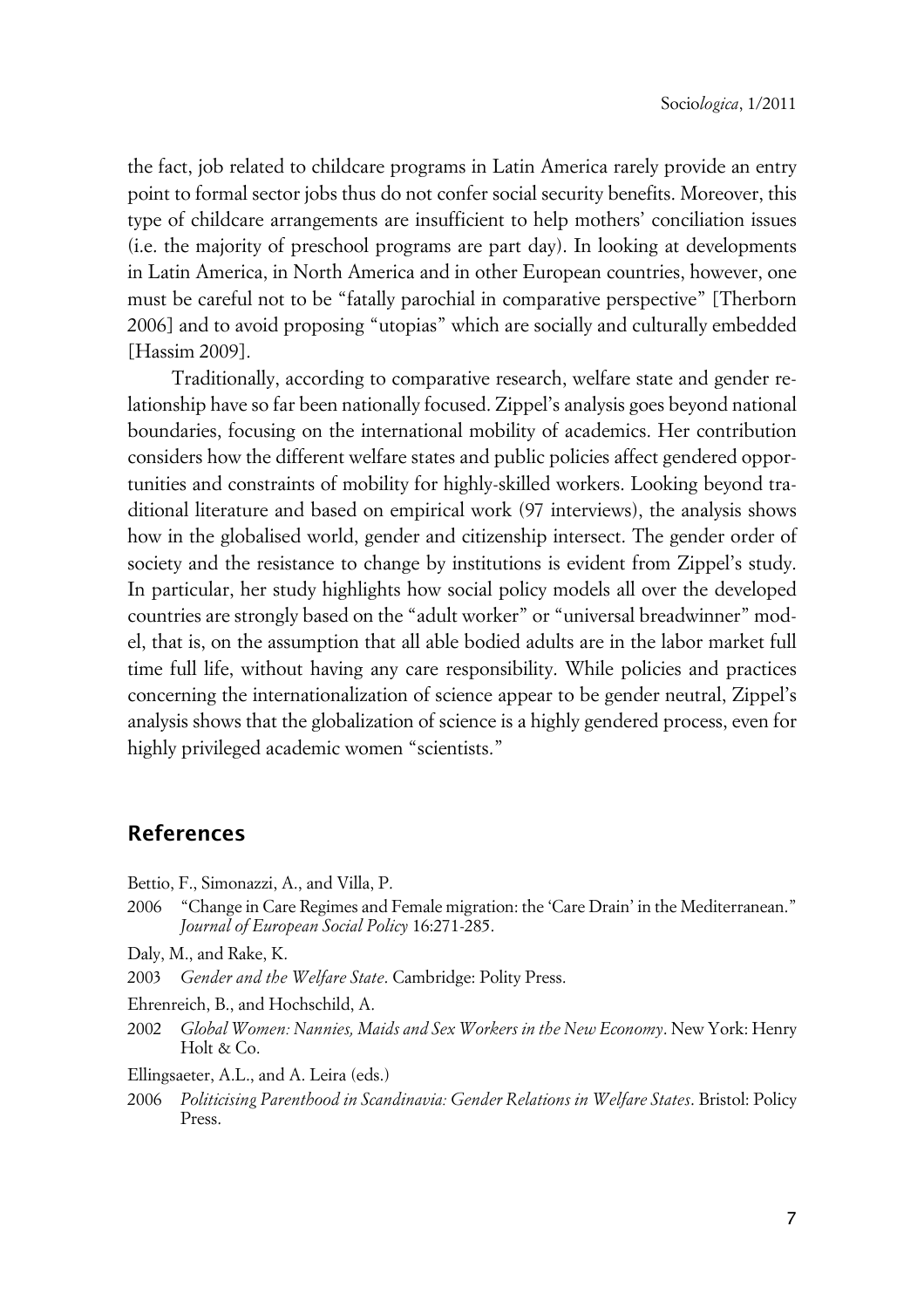Esping-Andersen, G.

2009 *The Incomplete Revolution. Adapting to Women's New Roles*. Cambridge: Policy Press.

1990 *The Three Worls of Welfare Capitalism*. New York: Polity Press.

Folbre, N.

2009 "Reforming Care." Pp. 111-128 in *Gender Equality. Transforming Family Divisions of Labor. The Real Utopias Project*, edited by J. Gornick and M.K. Meyer. London-New York: Verso.

Fraser, N.

- 1994 "After Family Wage: Gender Equity and the Welfare State." *Political Theory* 22: 591-681.
- 1997 *Justice Interruptus. Critical Reflections on the "Postsocialist" Condition*. London: Routledge.

Gerson, K.

- 2010 *The Unfinished Revolution. How a New Generation is Reshaping Family, Work and Gender in America*. Oxford-New York: Oxford University Press.
- Gonzalez, M.J., Jurado, T., and Naldini, M.
- 2000 *"*Introduction.*"* Pp. 4-30 in *Gender Inequalities in Southern Europe*, edited by M. J. Gonzalez, T. Jurado, and M. Naldini. London: Frank Cass.

Gornick, J., and Meyer, M.K.

2009 "Institutions that Support Gender Equality in Parenthood and Employment." Pp. 3-64 in *Gender Equality. Transforming Family Divisions of Labor. The Real Utopias Project*, edited by J. Gornick and M. K. Meyer. London-New York: Verso.

Hassim, S.

2009 "Whose Utopia?" Pp. 93-109 in *Gender Equality. Transforming Family Divisions of Labor. The Real Utopias Project*, edited by J. Gornick and M.K. Meyer. London-New York: Verso.

Hobson, B.

1990 "No Exit, No Voice. Women's Economic Dependency and Welfare State." *Acta Sociologica* 33: 235-250.

Hochschild, A.

Koven, S., and Michel, S.

1993 *Mothers of a New World. Maternalist Politics and the Origins of Welfare State*. New York: Routledge.

Lewis, J.

- 1992 "Gender and the Development of Welfare Regimes." *Journal of European Social Policy* 2: 159-173.
- 2006 "Employment and Care. The Policy Problem, Gender Equality and the Issue of Choice." *Journal of Comparative Policy Analysis* 8: 103-114.

Mahon, R.

2006 "The Oecd and the work/family reconciliation agenda: competing frames." Pp. 173-197 in *Children, changing families and welfare states*, edited by J. Lewis. Cheltenham: Edward Elgar.

<sup>1989</sup> *The Second Shift: Working Parents and the Revolution at Home*. Piatkus: London.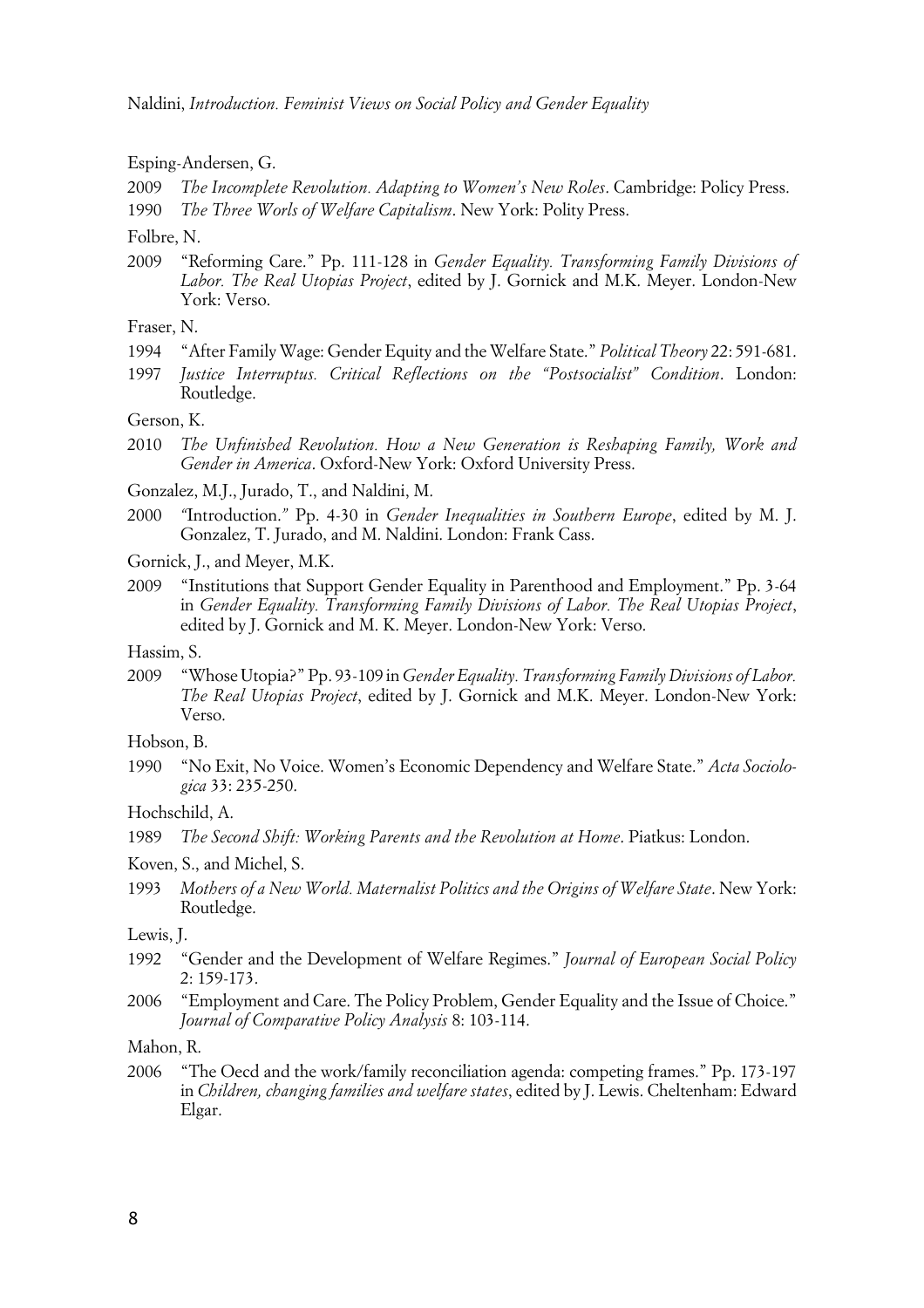McLaughlin, E., and Glendinning, C. (eds.)

1994 *Paying for Care in Europe. Is There a Feminist Approach?*, in L. Hantrais, S. Mangen.

- Naldini, M. and Saraceno, C.
- 2008 "Social and Family Policies in Italy: Not Totally Frozen But Far From Structured Reforms." *Social Policy and Administration* 42: 733-753.

Orloff, A.S.

1993 "Gender and the Social Rights of Citizenship the Comparative Analysis of Gender Relations and Welfare State." *American Sociological Review* 58: 303-328.

Orloff, A.S., and Palier, B.

2009 "The Power of Gender Perspectives Feminist Influence on Policy Paradigms, Social Science, and Social Politics." *Social Politics* 16: 405-412.

Pedersen, S.

1993 *Family, Dependence, and the Origins of the Welfare State. Britain and France 1914-1945*. Cambridge: Cambridge University Press.

Pfau-Effinger, B.

- 2005 "Culture and Welfare State Policies: Reflections on a Complex Interrelation." *Journal of Social Policy* 34: 1-18.
- Pfau-Effinger, P., and Geissler, B.
- 2005 *Care and Social Integration in the European Societies*. Bristol: The Policy Press University of Bristol.

Saraceno, C.

2011 "Childcare Needs and Childcare Policies. A Multidimensional Issue." *Current Sociology* 59: 78-96.

Stratigaky, M.

2004 "The Cooptation of Gender Concepts in Eu Policies the Case of Reconciliation of Work and Family." *Social Politics* 11: 30-56.

Therborn, G.

<sup>2006</sup> *Between Sex and Power: Family in the World*. London: Routledge.